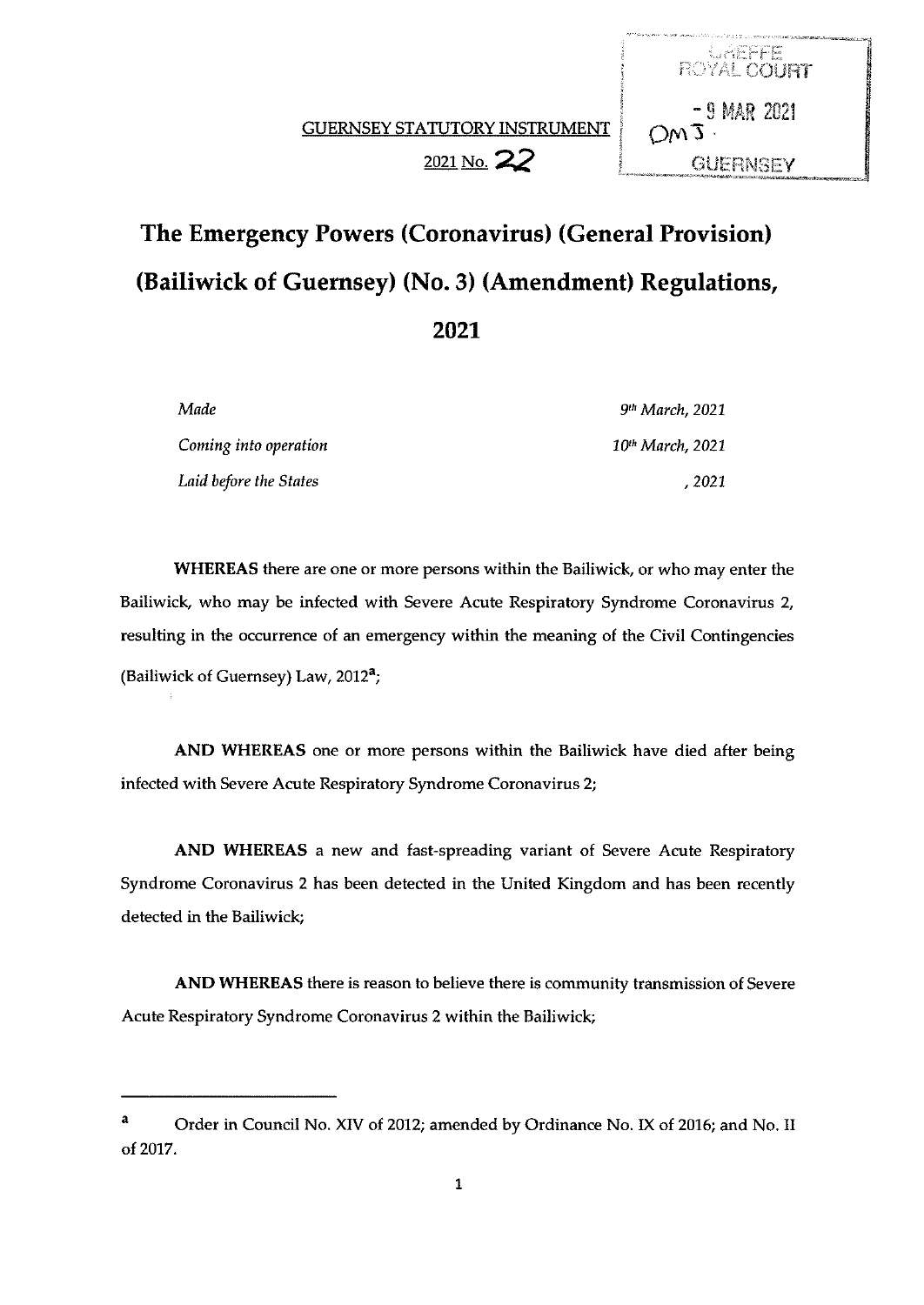AND WHEREAS the Civil Contingencies Authority ('the Authority") (having consulted the Medical Officer of Health in respect of the risk to public health created thereby and by the spread of Severe Acute Respiratory Syndrome Coronavirus 2, the virus causing the disease COVID-19, and in respect of the measures necessary to prevent or slow the spread of infection) is satisfied that the conditions set out in section 13 of the Law are satisfied, and that the following regulations contain only provisions which are appropriate for and proportionate to the purpose of preventing, controlling or mitigating the emergency referred to above;

AND WHEREAS the Authority is satisfied that the effect of the following regulations is in due proportion to that emergency, and that they are compatible with the Convention rights within the meaning of section <sup>1</sup> of the Human Rights (Bailiwick of Guernsey) Law,  $2000<sup>b</sup>$ 

NOW THEREFORE THE AUTHORITY, in exercise of the powers conferred upon it by sections 12(1), 14 and 19 of the Law, and of all other powers enabling them in that behalf, hereby makes the following regulations: —

### Amendment of the General Provision (No. 3) Regulations. 2021.

1. (1) The Emergency Powers (Coronavirus) (General Provision) (Bailiwick of Guernsey) (No. 3) Regulations,  $2021<sup>c</sup>$  are amended as follows.

- (2) For paragraph  $2(c)$  of Schedule 1, substitute
	- '(c) P has been granted an Employment Permit under the Population Management (Guernsey) Law, 2012, or the

b Order in Council No. XIV of 2000; amended by No. I of 2005; Ordinance No. XXXVII of 2001; No. XXXIII of 2003; No. XX of 2015; No. IX of 2016; No. XXVI of 2018; and G.S.I. No. 27 of 2006.

 $C = G.S.I.$  No. 21 of 2021.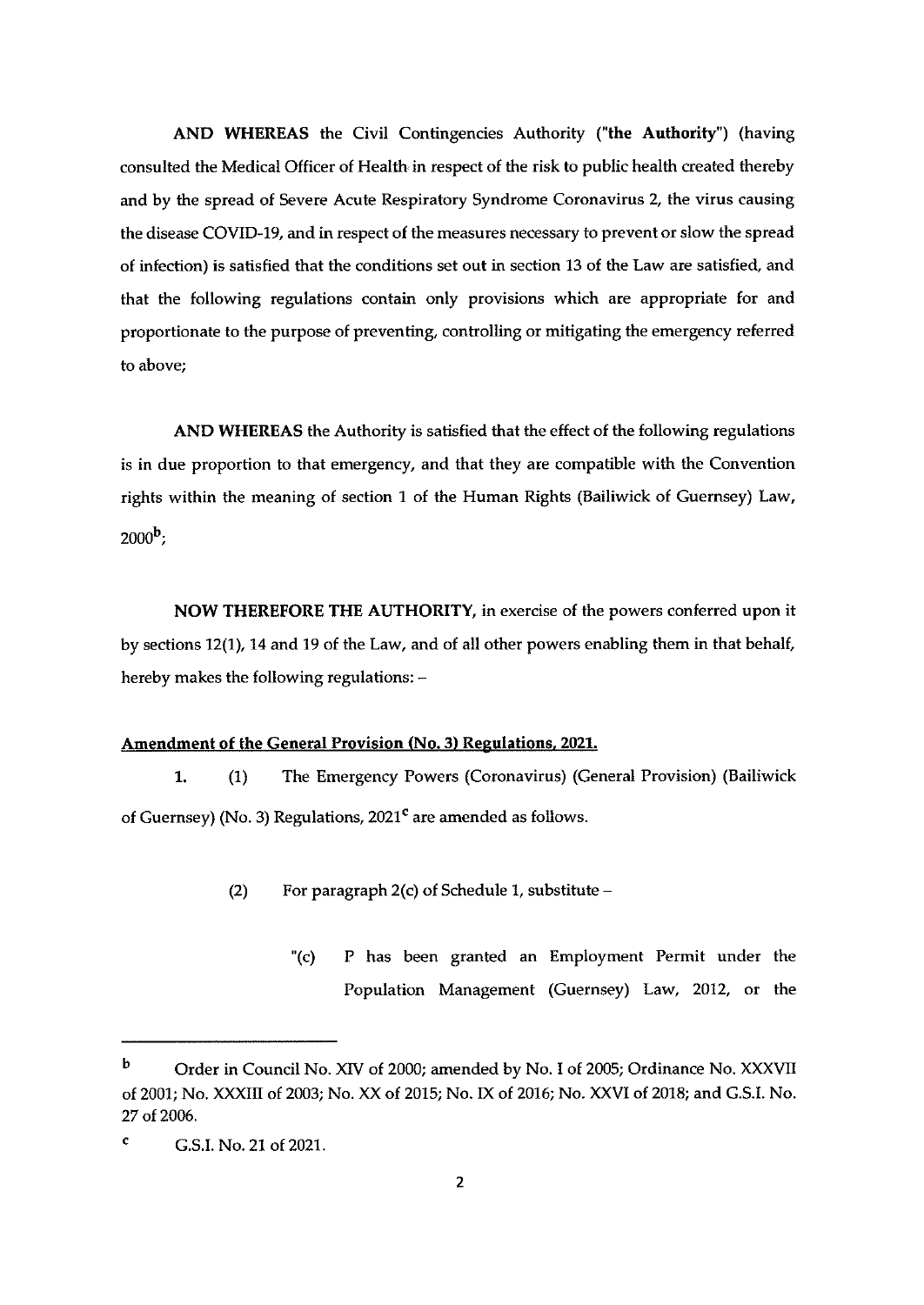Employment Permits (Alderney) Law, 1975, and the purpose of the travel is for P to move his or her residence to the Bailiwick to enable P to become employed in the post to which the Employment Permit relates,

- (ca) P has accepted the offer of a job working in Sark on a temporary or permanent basis —
	- (i) in a hotel, guesthouse, restaurant, café or pub, or
	- (ii) for any other tourism-related business,

and the purpose of the travel is for P to move his or her residence to Sark to enable P to become employed in the job to which the offer relates,".

# Citation.

2. These Regulations may be cited as the Emergency Powers (Coronavirus) (General Provision) (Bailiwick of Guernsey) (No. 3) (Amendment) Regulations, 2021.

### Extent.

3. These Regulations shall have effect throughout the Bailiwick.

# Commencement.

4. These Regulations come into force on 10" March, 2021.

Dated this 9th day of March, 2021

of Ferbracle

P. T. R. FERBRACHE Chairman of the Civil Contingencies Authority For and on behalf of the Authority